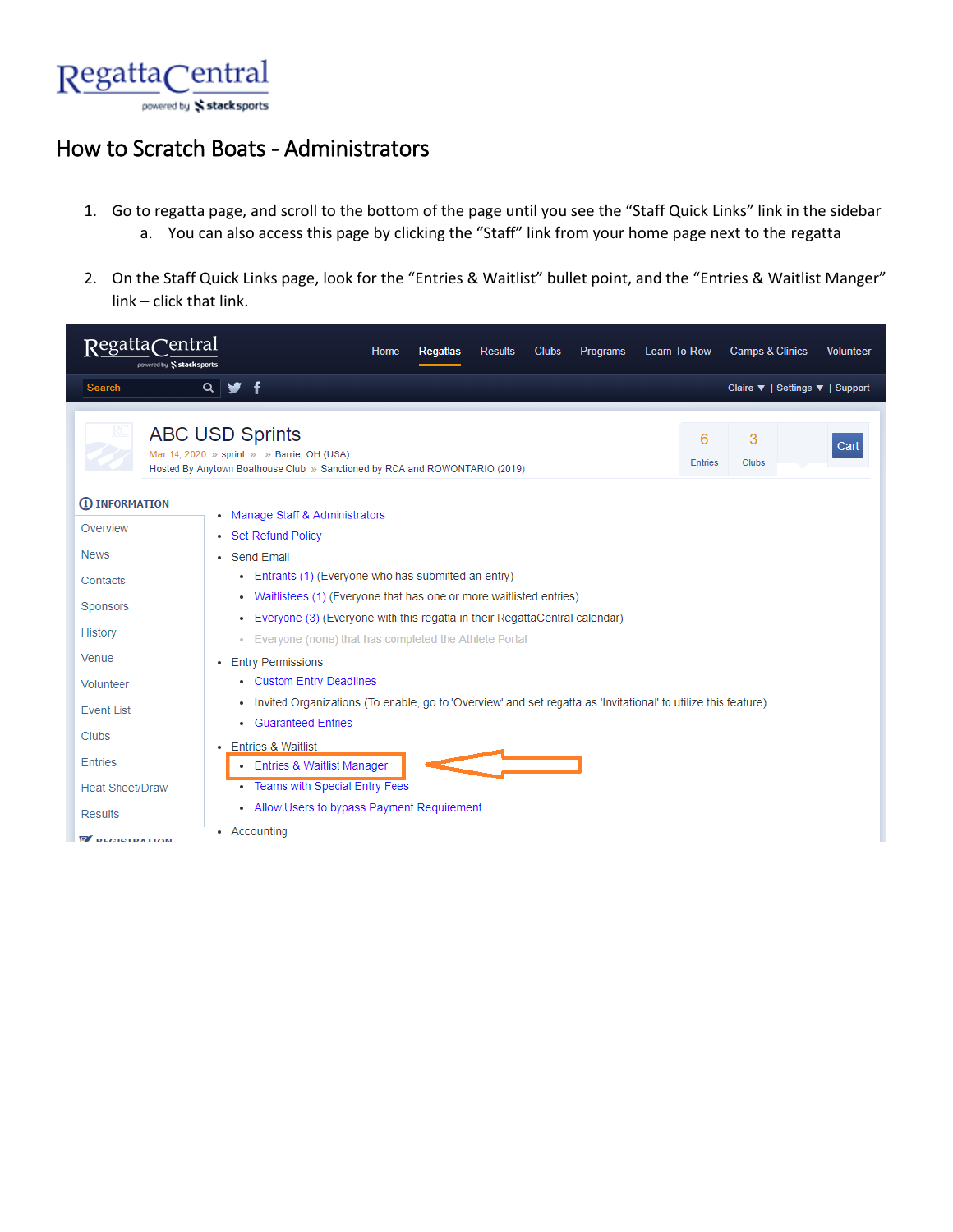3. On the Entry Manager page, click on the Title of the event you want to scratch/delete an entry from.

| RegattaCentral<br>powered by Stacksports                                                                                                                                                            |                   |                      |   | Home   | <b>Regattas</b> | <b>Results</b>                                                                                                                                 | <b>Clubs</b>     | <b>Programs</b> | Learn-To-Row | <b>Camps &amp; Clinics</b>      | <b>Volunteer</b> |                               |
|-----------------------------------------------------------------------------------------------------------------------------------------------------------------------------------------------------|-------------------|----------------------|---|--------|-----------------|------------------------------------------------------------------------------------------------------------------------------------------------|------------------|-----------------|--------------|---------------------------------|------------------|-------------------------------|
| Search                                                                                                                                                                                              | $y$ f<br>$Q \mid$ |                      |   |        |                 |                                                                                                                                                |                  |                 |              | Claire ▼   Settings ▼   Support |                  |                               |
| <b>ABC USD Sprints</b><br>3<br>6<br>Register<br>Clubs<br><b>Entries</b><br>Mar 14, 2020 » sprint » » Barrie, OH (USA)<br>Hosted By Anytown Boathouse Club » Sanctioned by RCA and ROWONTARIO (2019) |                   |                      |   |        |                 |                                                                                                                                                |                  |                 |              |                                 |                  |                               |
| 1 INFORMATION                                                                                                                                                                                       | <b>Staff</b>      | <b>Entry Manager</b> |   |        |                 |                                                                                                                                                |                  |                 |              |                                 |                  |                               |
| Overview                                                                                                                                                                                            | <b>Events</b>     |                      |   |        |                 |                                                                                                                                                |                  |                 |              |                                 |                  |                               |
| <b>News</b>                                                                                                                                                                                         | ٠                 | ٠                    | ٠ | $\div$ | ٠               |                                                                                                                                                | <b>Waitlists</b> |                 | ٠            | <b>Applications</b>             |                  | ٠                             |
| Contacts                                                                                                                                                                                            |                   |                      |   |        |                 | Event# $\div$ Event $\div$ Status $\div$ Entries $\div$ Cap $\div$ Accepted $\div$ Queue $\div$ Expired $\div$ Canceled $\div$ Accepted $\div$ |                  |                 |              | Pending<br>٠                    |                  | Denied $\div$ Canceled $\div$ |
| Sponsors                                                                                                                                                                                            |                   |                      |   |        |                 |                                                                                                                                                |                  |                 |              | <b>Review</b>                   |                  |                               |
| History                                                                                                                                                                                             |                   | Womens OPEN          |   | 3      | ÷               | 1                                                                                                                                              | $\overline{2}$   | $\bf{0}$        | $\mathbf 0$  |                                 |                  |                               |
| Venue                                                                                                                                                                                               |                   | 1x                   |   |        |                 |                                                                                                                                                |                  |                 |              |                                 |                  |                               |
| Volunteer                                                                                                                                                                                           | $\overline{2}$    | Mens 2- OPEN         |   | 1.     |                 |                                                                                                                                                |                  |                 |              |                                 |                  |                               |
| <b>Event List</b>                                                                                                                                                                                   | 4                 | Mens 1x OPEN         |   | 0      |                 |                                                                                                                                                |                  |                 |              |                                 |                  |                               |

4. On the specific event page, look for the "Scratch" link on the right side, and click it.

| RegattaCentral<br>powered by Stacksports                                                                                                                                                     |                                                                   | Home<br><b>Regattas</b> | <b>Results</b>  | <b>Clubs</b>      | <b>Programs</b> | Learn-To-Row   | <b>Camps &amp; Clinics</b><br><b>Volunteer</b> |   |  |
|----------------------------------------------------------------------------------------------------------------------------------------------------------------------------------------------|-------------------------------------------------------------------|-------------------------|-----------------|-------------------|-----------------|----------------|------------------------------------------------|---|--|
| Search                                                                                                                                                                                       | y f<br>$\alpha$                                                   |                         |                 |                   |                 |                | Claire ▼   Settings ▼   Support                |   |  |
| <b>ABC USD Sprints</b><br>3<br>6<br>Register<br>Clubs<br>Entries<br>Mar 14, 2020 » sprint » » Barrie, OH (USA)<br>Hosted By Anytown Boathouse Club » Sanctioned by RCA and ROWONTARIO (2019) |                                                                   |                         |                 |                   |                 |                |                                                |   |  |
| 1 INFORMATION                                                                                                                                                                                | <b>Staff</b><br><b>Event 1: Womens 1x</b><br><b>Entry Manager</b> |                         |                 |                   |                 |                |                                                |   |  |
| Overview                                                                                                                                                                                     | Entries (3)                                                       |                         |                 |                   |                 |                |                                                |   |  |
| <b>News</b>                                                                                                                                                                                  | <b>BoatID</b><br>$\div$ Club                                      | $\div$ Boat             | $\div$ Bow<br>٠ | Rank $\triangleq$ | Avg Age $\div$  | <b>Actions</b> | Contact                                        | ٠ |  |
| Contacts                                                                                                                                                                                     | 1 Anytown BC<br>1                                                 | duesdieker keohane, c.  | Set             | Set               | 28              | scratch   nove | Claire Duesdieker Keohane                      |   |  |
| <b>Sponsors</b>                                                                                                                                                                              |                                                                   | +1 614-360-2922         |                 |                   |                 |                | claire@regattacentral.com                      |   |  |
| <b>History</b>                                                                                                                                                                               | $\overline{2}$<br>23 Anytown                                      | braunreiter, c.         | Set             | Set               | 28              | scratch   move | Claire Duesdieker Keohane                      |   |  |
| Venue                                                                                                                                                                                        |                                                                   |                         |                 |                   |                 |                | +1 614-360-2922                                |   |  |
| Volunteer                                                                                                                                                                                    |                                                                   |                         |                 |                   |                 |                | claire@regattacentral.com                      |   |  |
| <b>Event List</b>                                                                                                                                                                            | 3<br>19 Anytown                                                   | Duesdieker Keohane, C.  | Set             | <b>Set</b>        | N/A             | scratch   move | Claire Duesdieker Keohane                      |   |  |
| <b>Clubs</b>                                                                                                                                                                                 |                                                                   |                         |                 |                   |                 |                | +1 614-360-2922<br>claire@regattacentral.com   |   |  |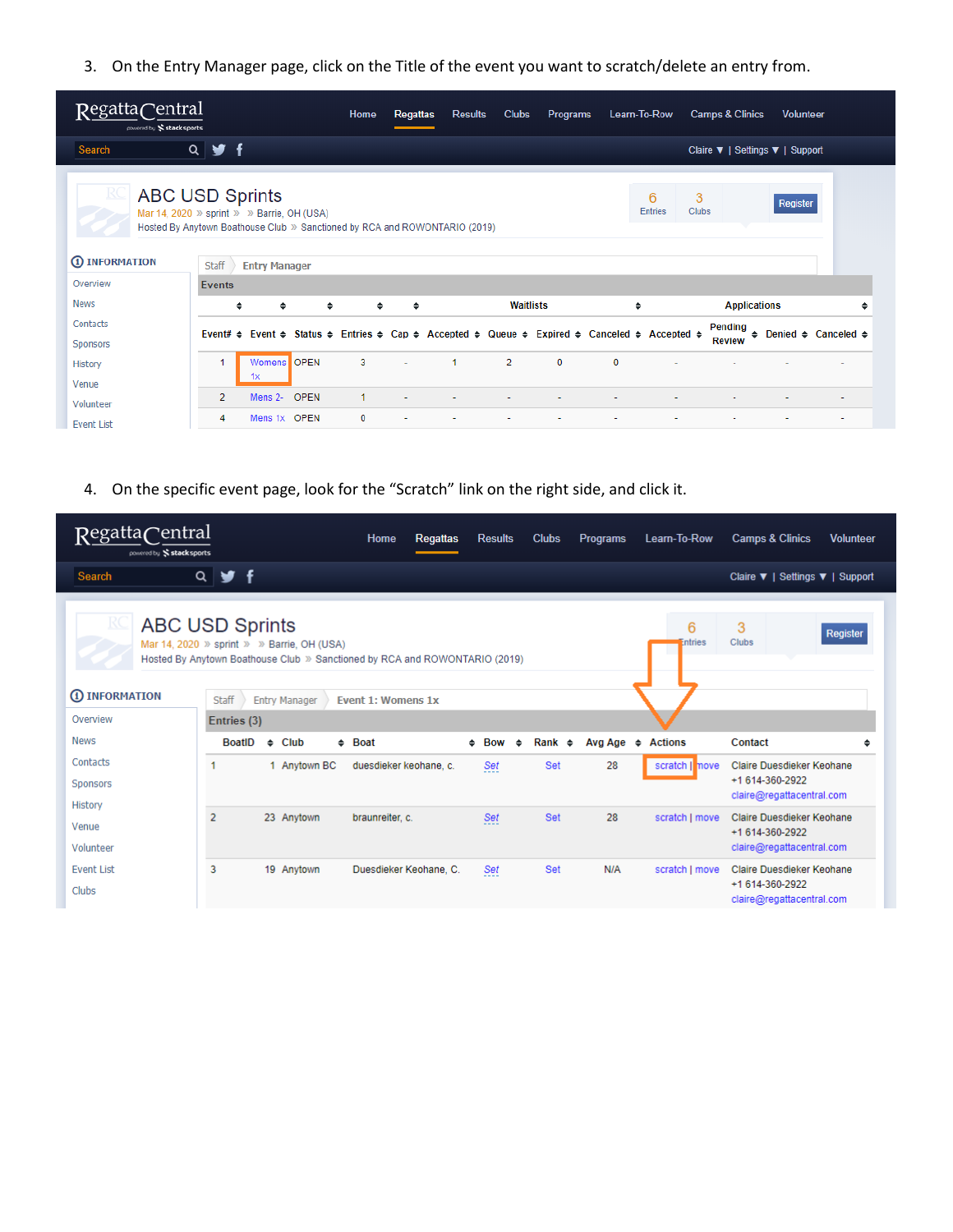5. A pop-up will appear that gives you a few options, listed below.

## **NOTE: Regardless of what option you choose (Scratch, Scratch with Fee, Delete), this entry and seats WILL NOT count toward the total number of seats or fees that are sent to RCA/PRAs.**

- a. Scratch the entry (will still incur fees)
- b. Scratch the entry and assess a Scratch Fee (will still incur fees)
- c. Delete the entry (will not incur fees)
- d. Send Email Confirmation

| ~entral<br>Regatta <b>(</b><br>powered by Stacksports | Home<br><b>Clubs</b><br><b>Camps &amp; Clinics</b><br><b>Regattas</b><br><b>Results</b><br>Programs<br>Learn-To-Row                                                                     | <b>Volunteer</b>                |
|-------------------------------------------------------|-----------------------------------------------------------------------------------------------------------------------------------------------------------------------------------------|---------------------------------|
| Search                                                | $Q \times f$                                                                                                                                                                            | Claire ▼   Settings ▼   Support |
|                                                       | <b>ABC USD Sprints</b><br>3<br>6<br><b>Entries</b><br>Clubs<br>Mar 14, 2020 » sprint » » Barrie, OH (USA)<br>Hosted By Anytown Boathouse Club » Sanctioned by RCA and ROWONTARIO (2019) | <b>Register</b>                 |
| <b>1</b> INFORMATION                                  | <b>Staff</b><br><b>Entry Manager</b><br><b>Event 1: Womens 1x</b>                                                                                                                       |                                 |
| Overview                                              | Entries (3)                                                                                                                                                                             |                                 |
| <b>News</b>                                           | BoatID $\div$ Club<br>$\div$ Boat<br>Contact<br>$\div$ Bow $\div$ Rank $\div$ Avg Age $\div$ Actions                                                                                    |                                 |
| Contacts                                              |                                                                                                                                                                                         | Keohane                         |
| Sponsors                                              | <b>Scratch Entry</b>                                                                                                                                                                    | ×                               |
| <b>History</b>                                        | Mark entry as 'scratched' - The entry will count towards user's invoice and be displayed as 'scratched'                                                                                 | tral.com                        |
| Venue                                                 | Mark entry as 'scratched with fee' 0.00                                                                                                                                                 | Keohane                         |
| Volunteer                                             | Mark entry as 'deleted' - The entry will not count towards user's invoice and will be hidden from view                                                                                  | tral.com                        |
| <b>Event List</b>                                     | Send confirmation email                                                                                                                                                                 | Keohane                         |
| <b>Clubs</b>                                          | Subject: ABC USD Sprints: Entry scratched                                                                                                                                               |                                 |
| <b>Entries</b>                                        | Cc: support@regattacentral.com                                                                                                                                                          | tral.com                        |
| <b>Heat Sheet/Draw</b>                                | Message: Claire Duesdieker Keohane,                                                                                                                                                     |                                 |
| <b>Results</b>                                        | Your entry for Anytown Boathouse Club [TEST] in event 1,<br>Womens 1x, has been scratched                                                                                               | ٠                               |
| <b>Z REGISTRATIO</b>                                  | <b>OK</b><br>Cancel                                                                                                                                                                     | ttacentral.com                  |
| Dates & Deadlines                                     |                                                                                                                                                                                         |                                 |
| Rules & Eligibility                                   |                                                                                                                                                                                         | ttacentral.com                  |
| <b>Registration Form</b>                              |                                                                                                                                                                                         |                                 |
| My Entries                                            |                                                                                                                                                                                         |                                 |
| My Invoice                                            |                                                                                                                                                                                         | <b>Email</b>                    |
| Waiver                                                |                                                                                                                                                                                         |                                 |
| <b>EXAMPLE &amp; LO</b>                               |                                                                                                                                                                                         |                                 |

6. Once you select on of the top 3 options, and update the email message as you see fit, click the "OK" button on the bottom to complete the process